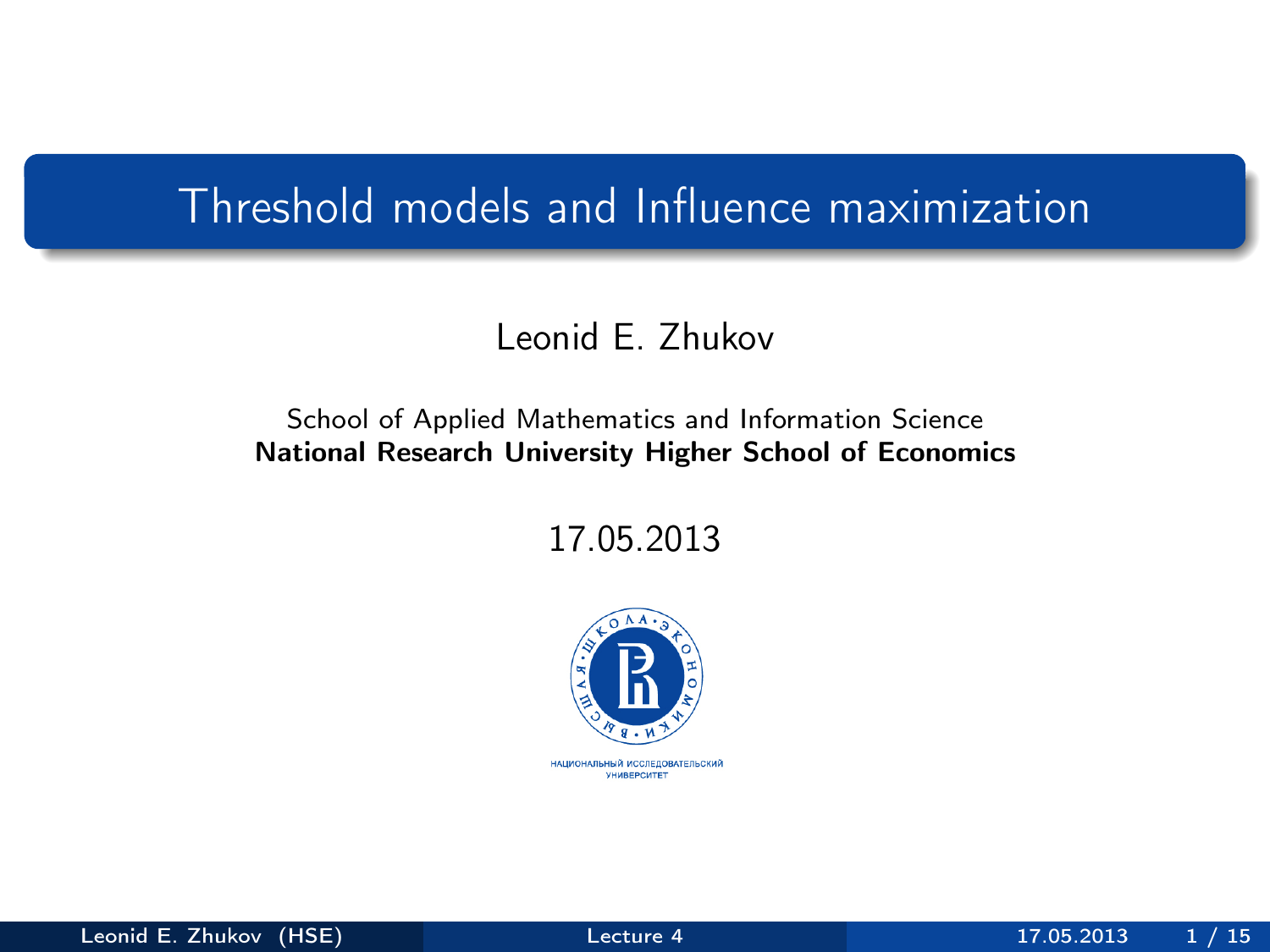Threshold models of Collective Behavior. Mark Granovettor, 1978

- Adoption of innovation, voting, applause, leaving social occasion, riots
- Group of people, each to make a decision
- Binary mutually exclusive decision: adopt/reject, stay/go, join/not join
- Every person has own preference, decision threshold
- Costs and benefits depends on how many others make which choice
- Dynamical proces with equilibrium outcome (final proportion of making each decision)
- $\bullet$  Example: insitgator  $+$  crowd 5, 5, 5, 5, 5, 5, 5, 5, 5 1, 2, 3, 4, 5, 6, 7, 8, 9 (domino effect) 2, 3, 4, 5, 6, 7, 8, 9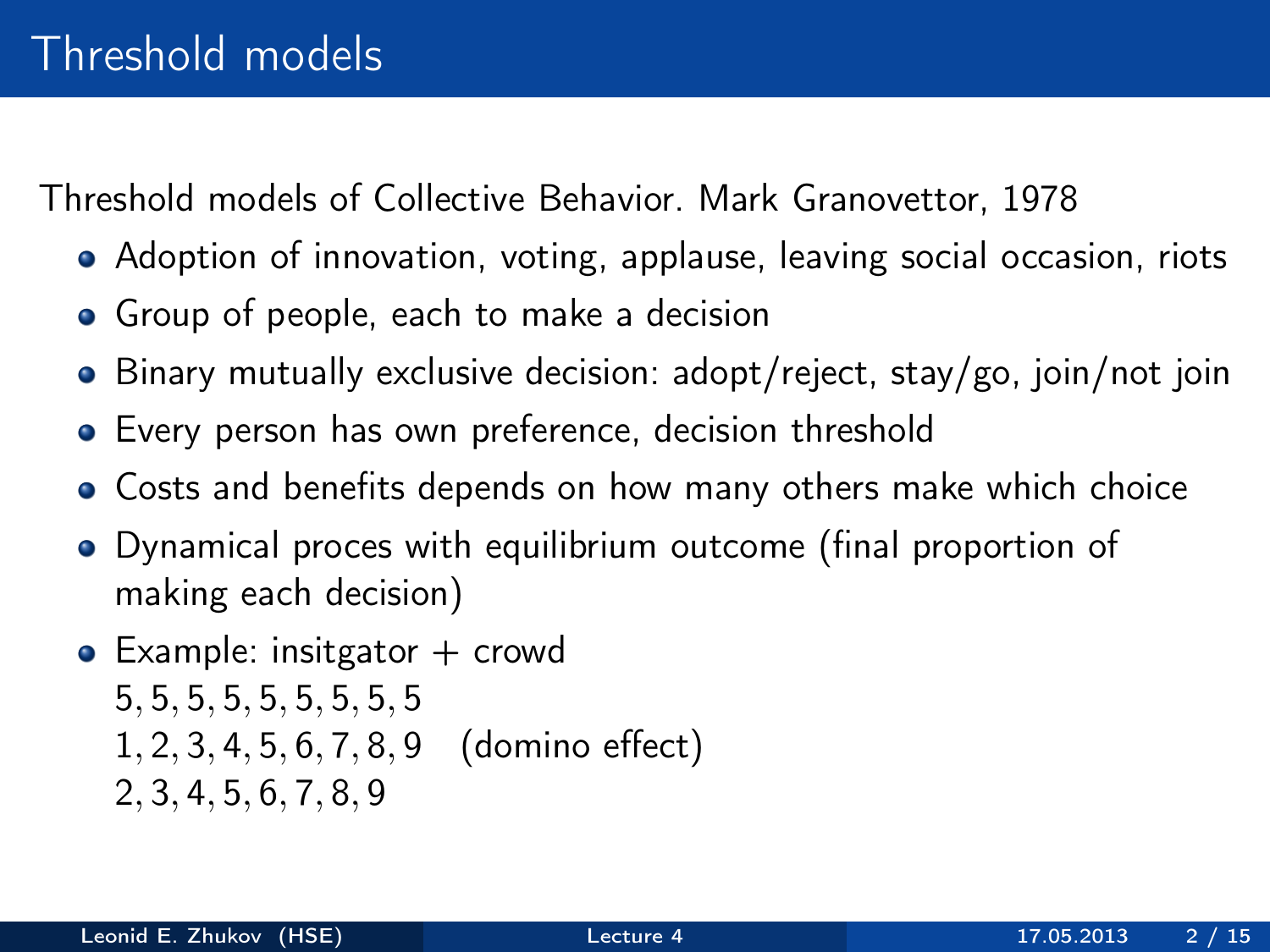# Threshold function

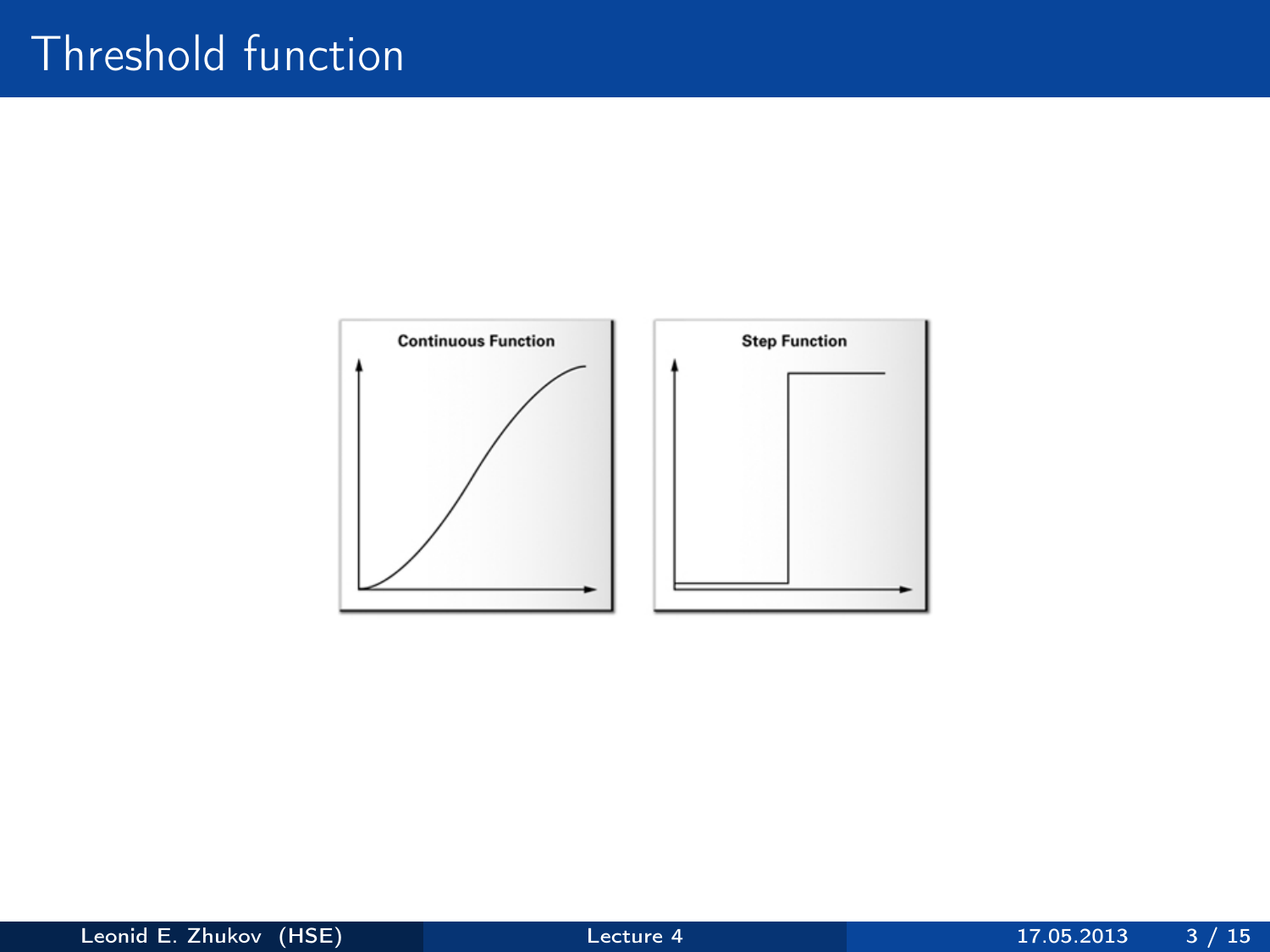#### Threshold models

Let i's threshold level  $\theta(i)$ , x - number of participans

• if 
$$
x \ge \theta(i)
$$
 - join,  $x < \theta(i)$  - not joint

• Let  $f(x)$  - number of people with thresholod level  $\theta = x$  $F(x)$  - number of people with  $\theta \leq x$  (cumulative function)

$$
F(x) = \sum_{x'}^{x} f(x')
$$

 $\bullet$  Initital state  $x_0$ 

$$
x_1 = F(x_0)
$$
  

$$
x_2 = F(x_1)
$$
  

$$
x_{t+1} = F(x_t)
$$

#### • Fixed point

$$
x^* = F(x^*)
$$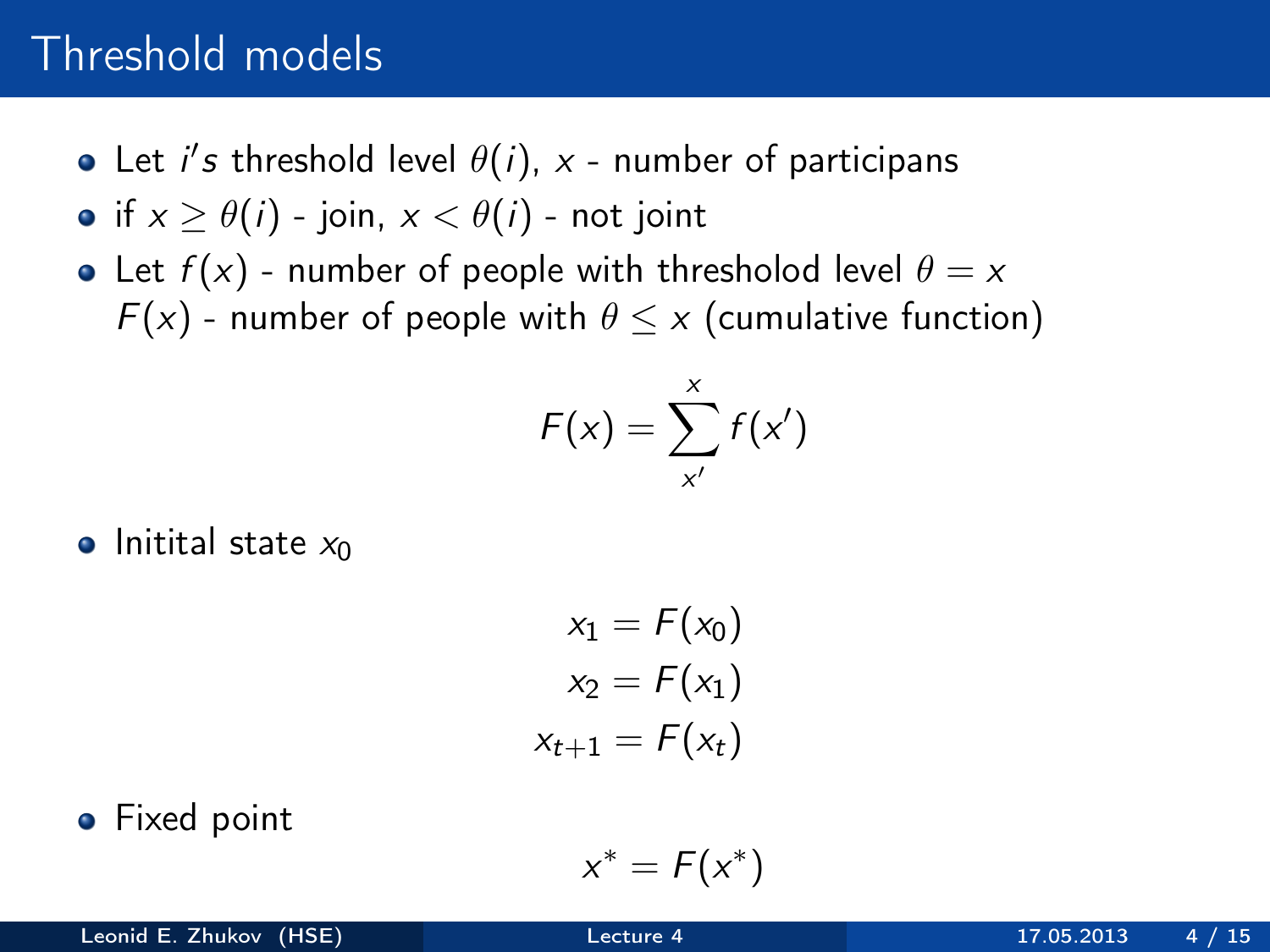#### Granovetter model





Leonid E. Zhukov (HSE) [Lecture 4](#page-0-0) 17.05.2013 5 / 15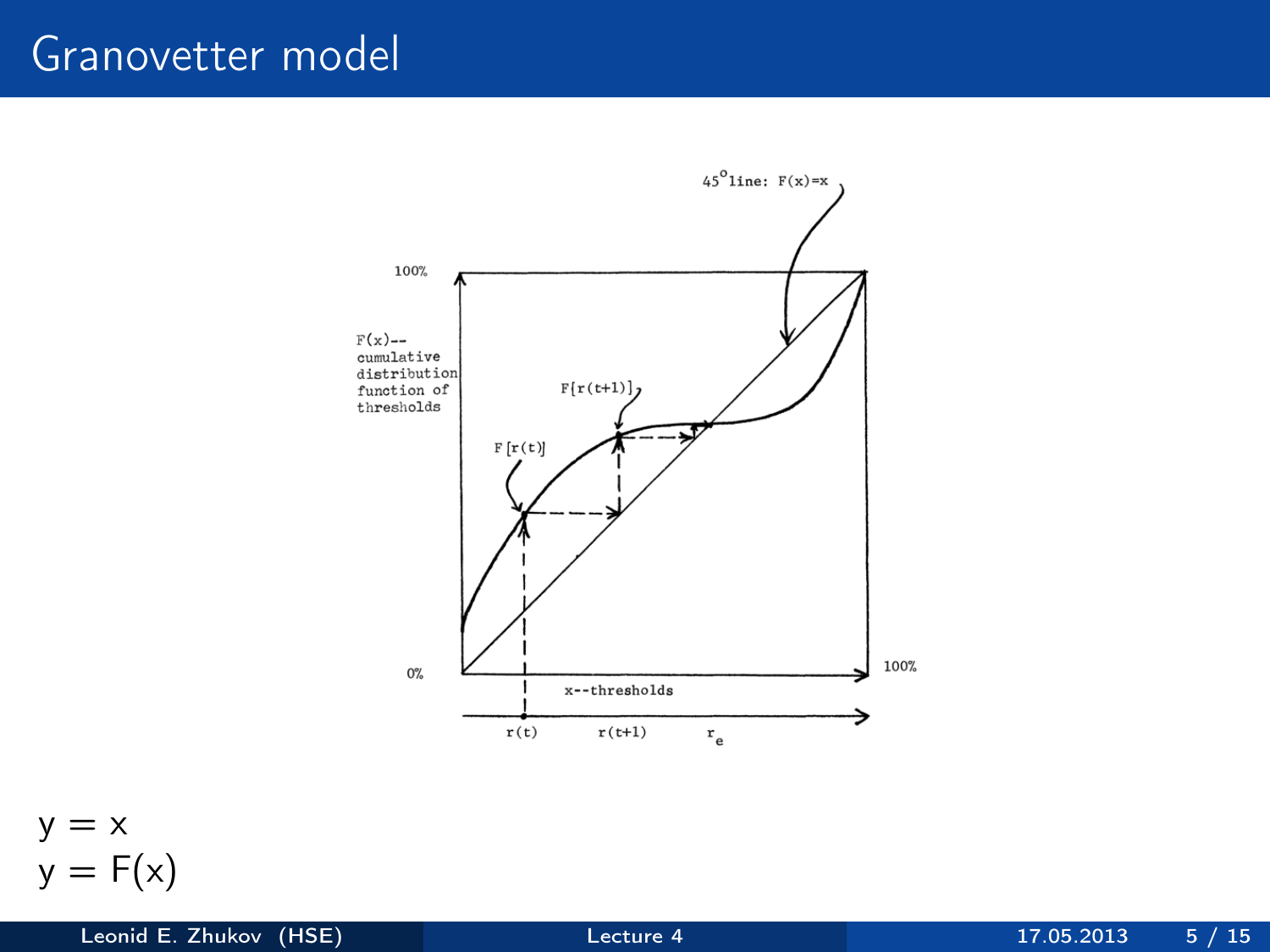#### Granovetter model



$$
y = x
$$
  
y = 1/2(1 + erf( $\frac{x-\mu}{\sigma\sqrt{2}}$ ))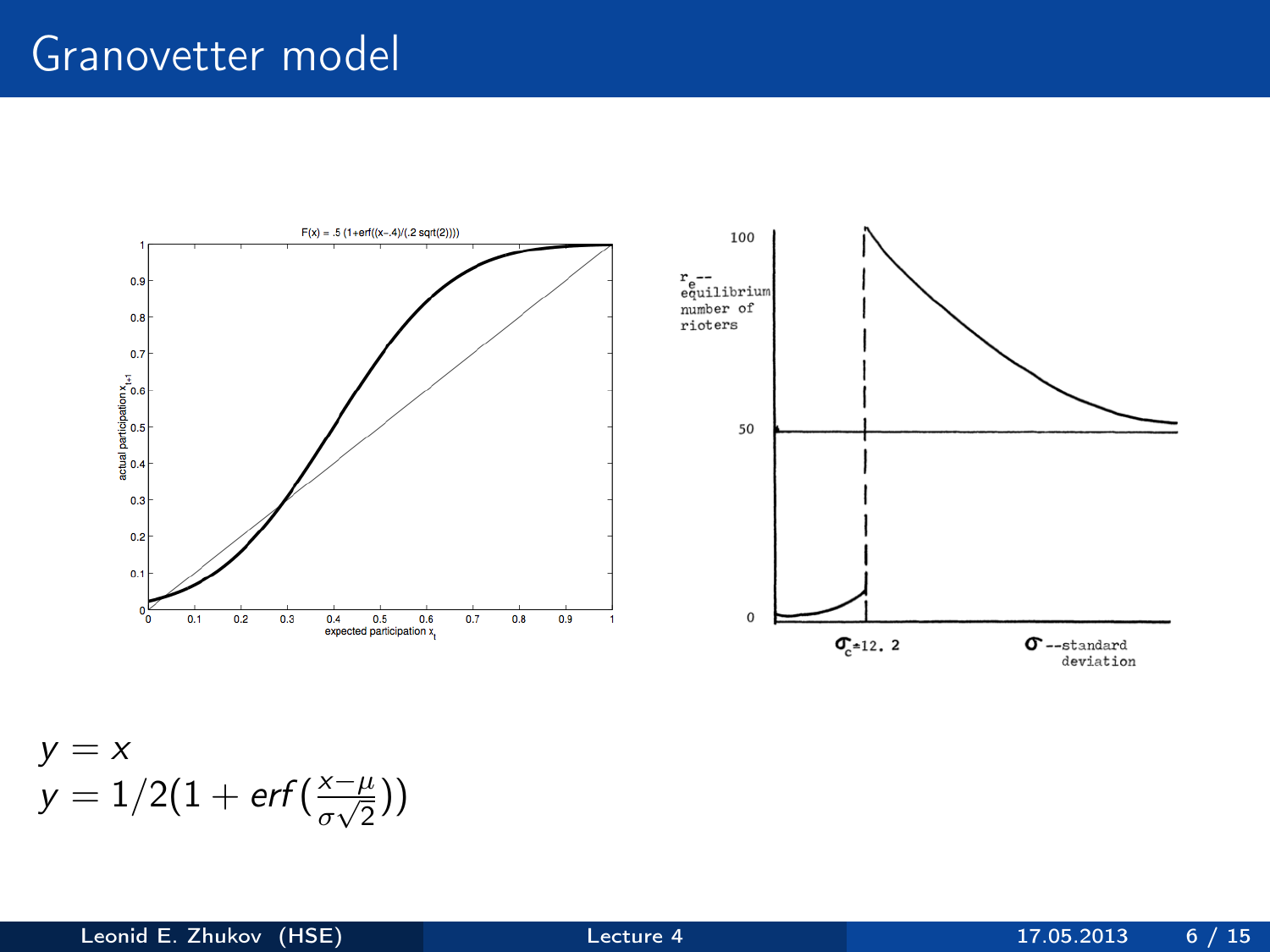

Node v to make decision A or B  $p$  - portion of type A neighbors To accept A:  $a \cdot p \cdot d > b \cdot (1 - p) \cdot d$  $p > b/(a + b)$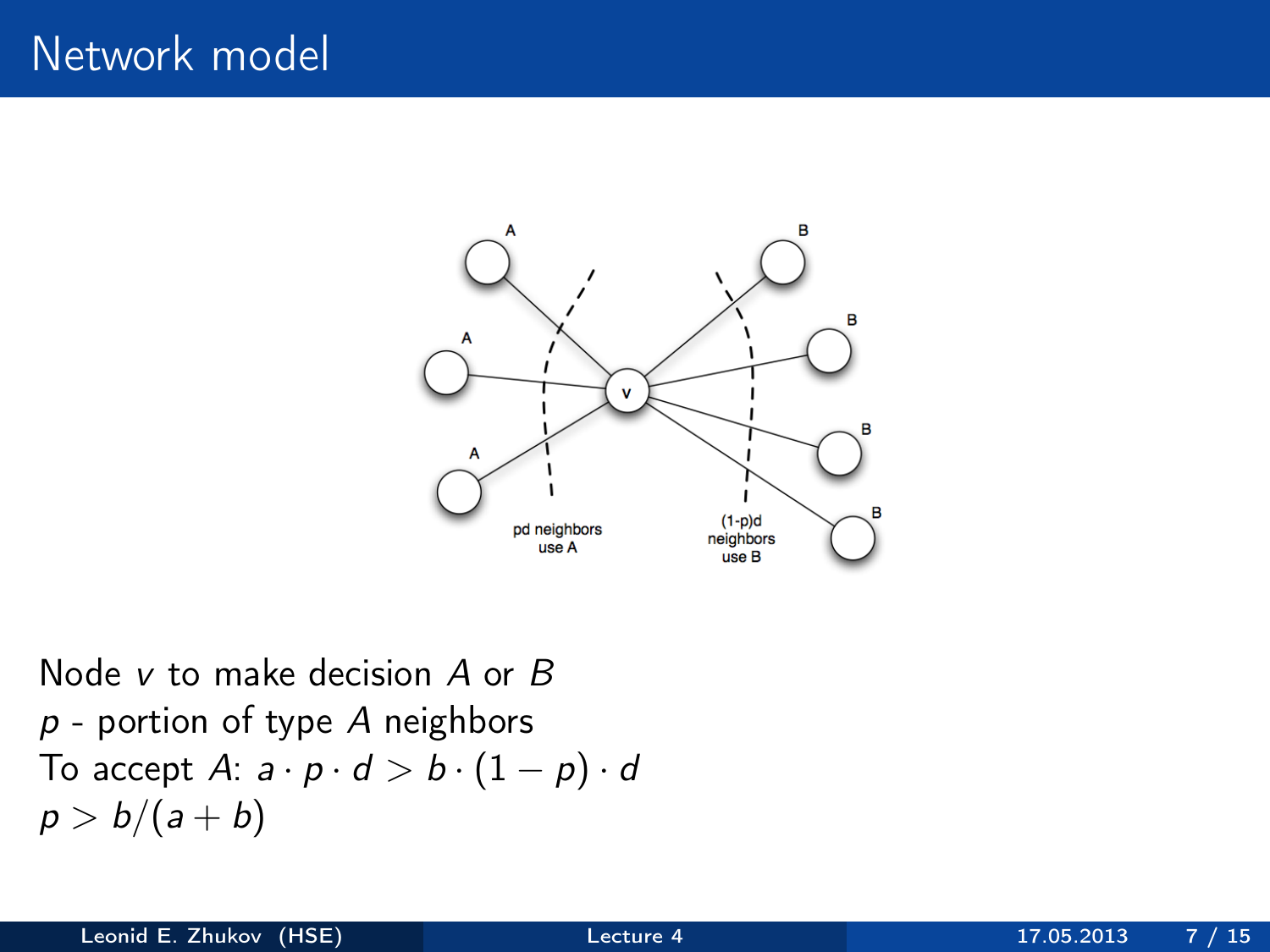## Cascades



#### $a = 3, b = 2$ , threshold  $p > 2/5$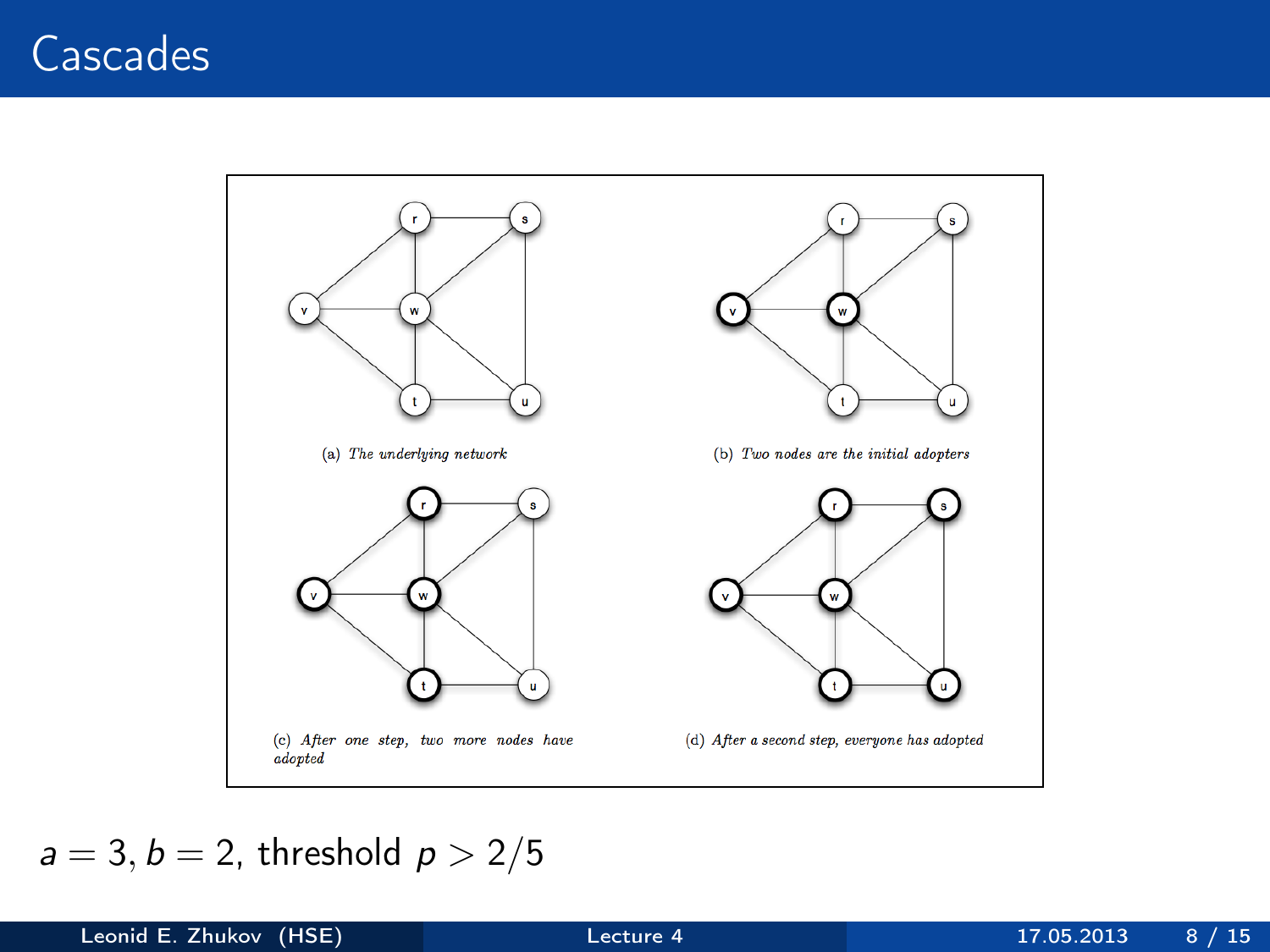- Influence comes only from NN  $N(i)$  nodes,  $w_{ii}$  influence  $i \rightarrow j$
- Require  $\sum_{j\in \mathcal{N}(i)} w_{ji} \leq 1$
- Each node has a random acceptance threshold from  $\theta_i \in [0, 1]$
- Activation: fraction of active nodes exceeds threshold

$$
\sum_{\text{active } j \in N(i)} w_{ji} > \theta_i
$$

- Initial set of active nodes  $A_{\alpha}$ , iterative process with discrete time steps
- Progressive process, only nonactive  $\rightarrow$  active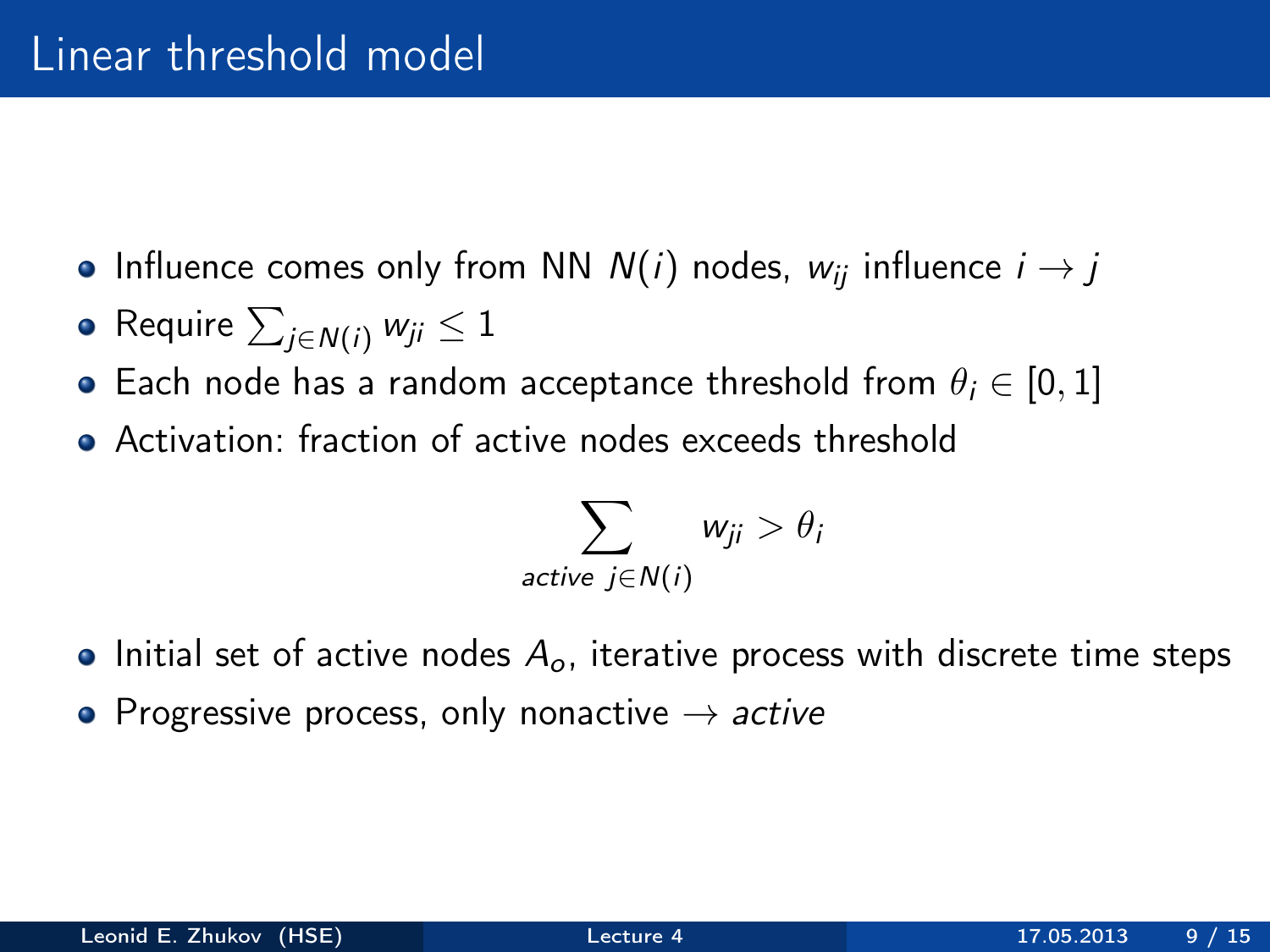## **Cascades**



- Inital set of active nodes  $A_{\alpha}$
- Cascade size  $\sigma(A_o)$  number of active nodes when propagation stops
- Find k-set of nodes  $A_0$  that produces maximal cascade  $\sigma(A_0)$
- $\bullet$  k-set of "maximum influence" nodes
- NP-hard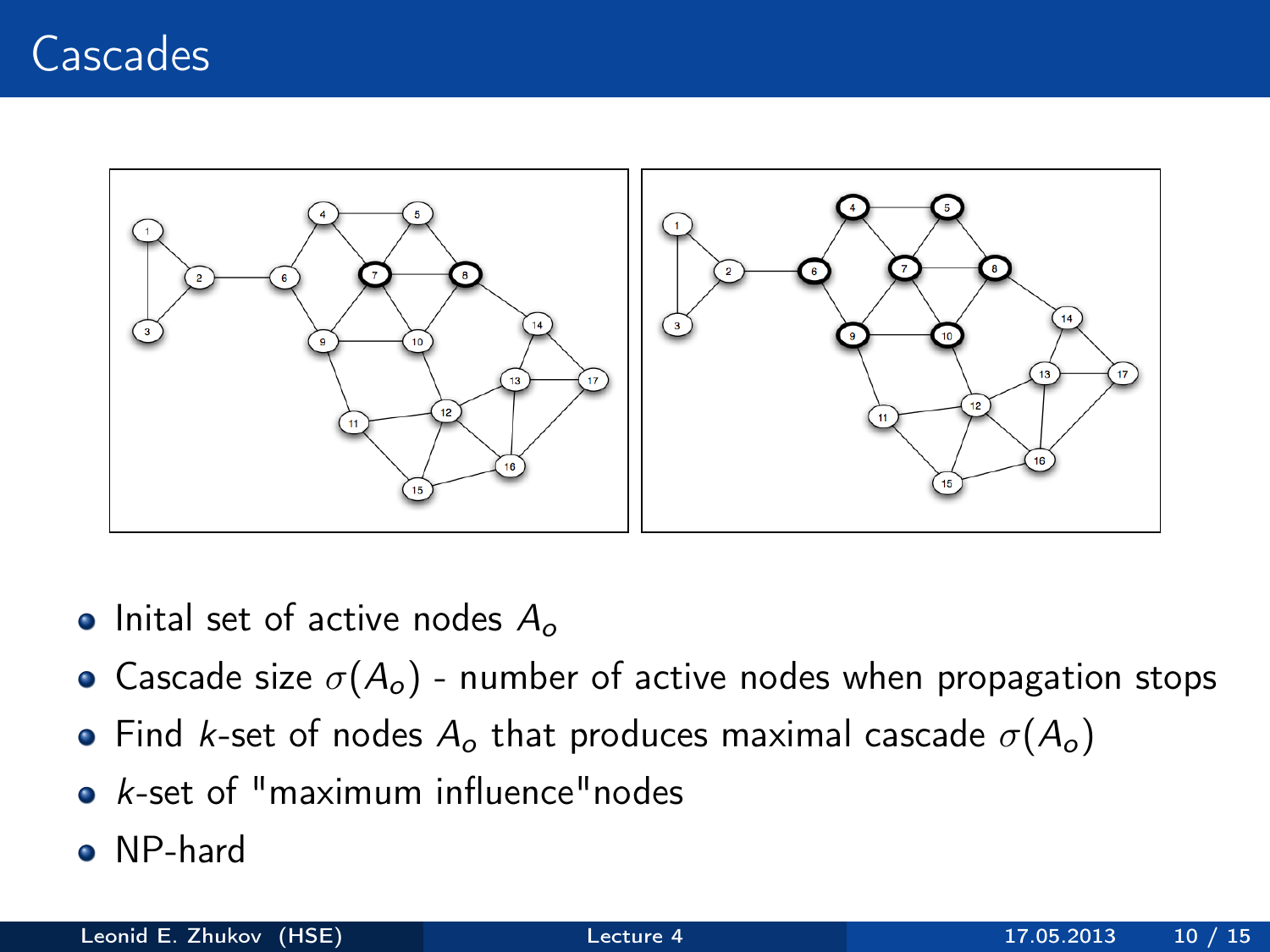### Submodular functions

• Set function f is submodular, if for sets S, T and  $S \subseteq T$ ,  $\forall v \notin T$ 

$$
f(S \cup \{v\}) - f(S) \geq f(T \cup \{v\}) - f(T)
$$

- Function of diminishing returns
- Function f is monotone,  $f(S \cup \{v\}) \ge f(S)$

#### Theorem

Let F be a monotone submodular function and

let  $S^*$  be the k-element set achieving maximal f.

Let S be a k-element set obtained by repeatedly, for k-iterations, including an element producing the largest marginal increase in f .

$$
f(S) \geq (1-\frac{1}{e})f(S^*)
$$

Nemhauser, Wolsey, and Fisher, 1978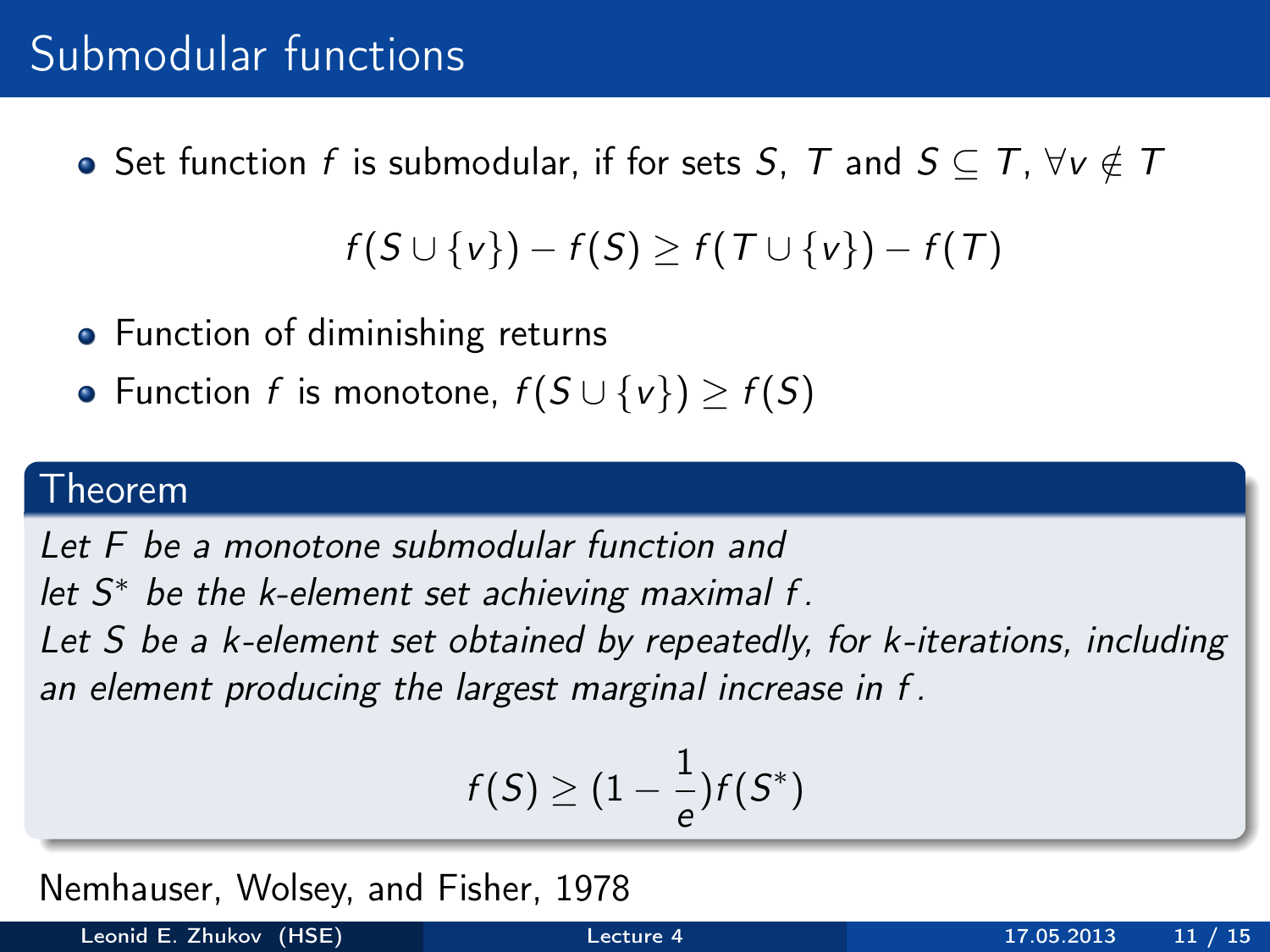- $\bullet$   $\sigma(.)$  monotone increasing function
- $\bullet$   $\sigma$ (.)- submodular function (D. Kempe, J. Kleinberg, E. Tardos, 1993)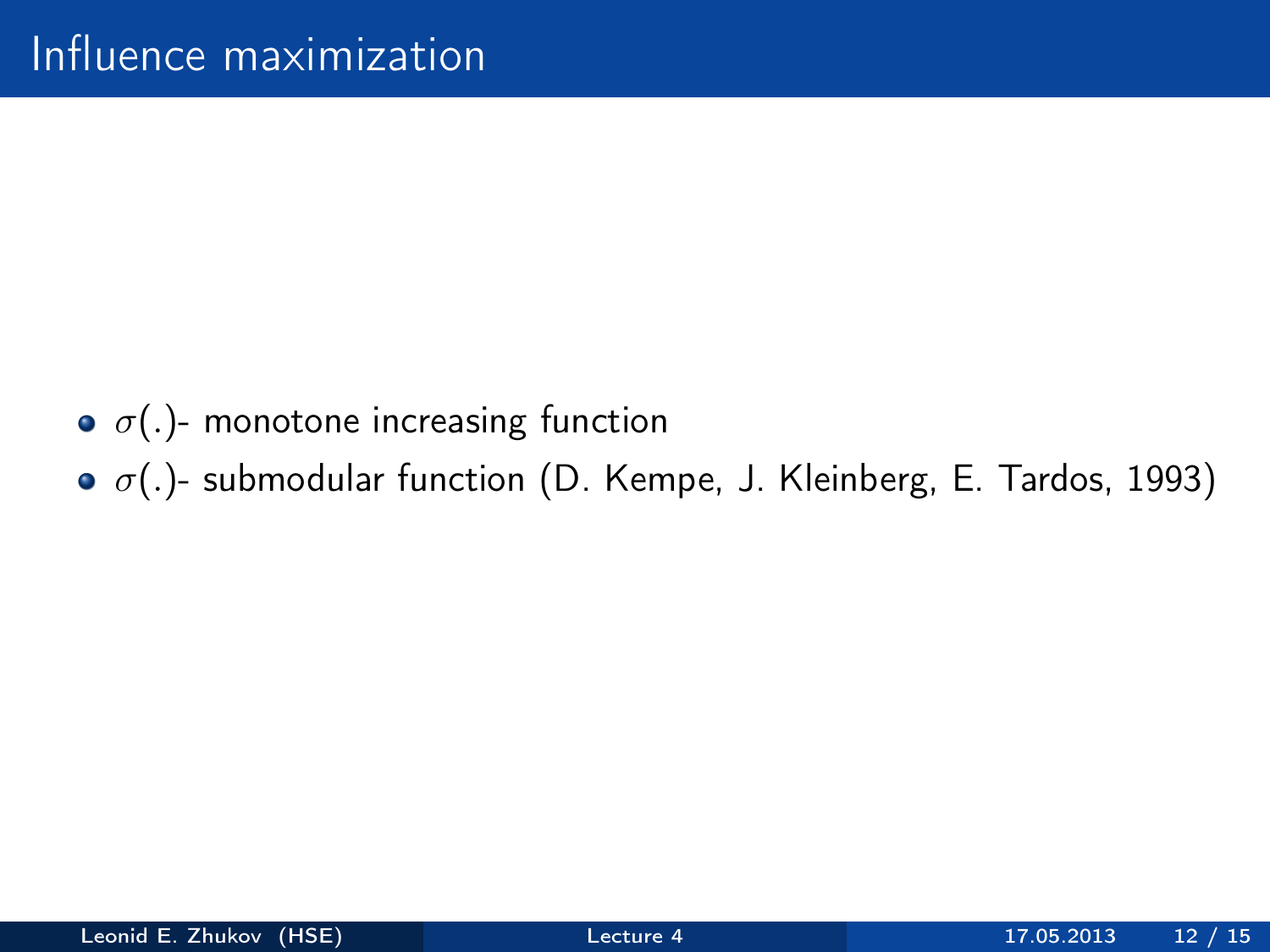Approximation algorithm

```
Algorithm:Greedy optimization
Input: Graph G(V, E), k
Output: Maxumum influence set S
Set S \leftarrow 0for i = 1 : k do
       select \text{v} = \text{arg max}_{\textcolor{black}{u} \in V \backslash \mathcal{S}} ( \sigma(\textcolor{black}{S} \cup \{\textcolor{black}{u}\}) - \sigma(\textcolor{black}{S}))\mathcal{S} \leftarrow \mathcal{S} \cup \{\mathsf{v}\}
```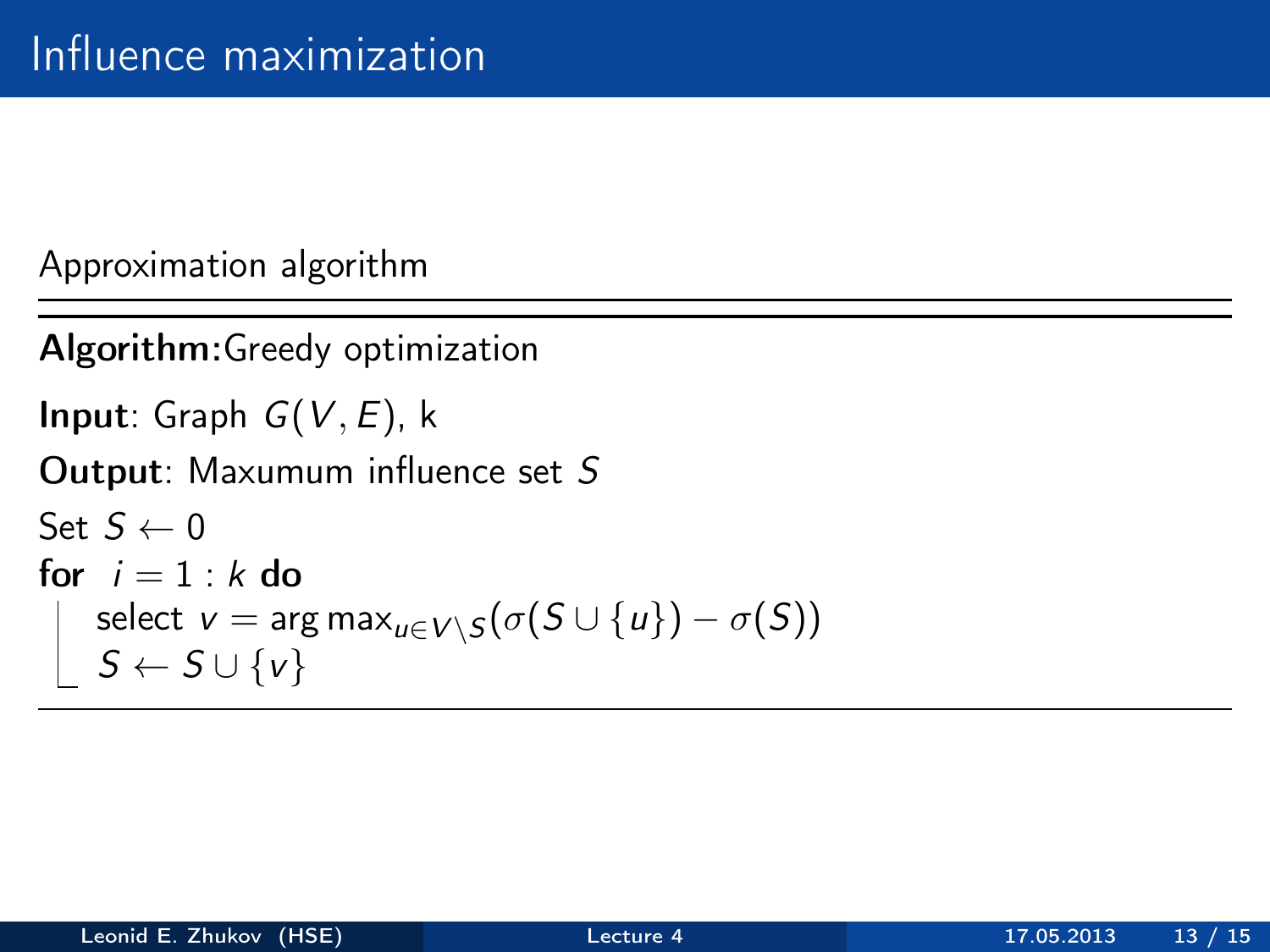#### Linear threshold model



network: collaboration graph 10,000 nodes, 53,000 edges